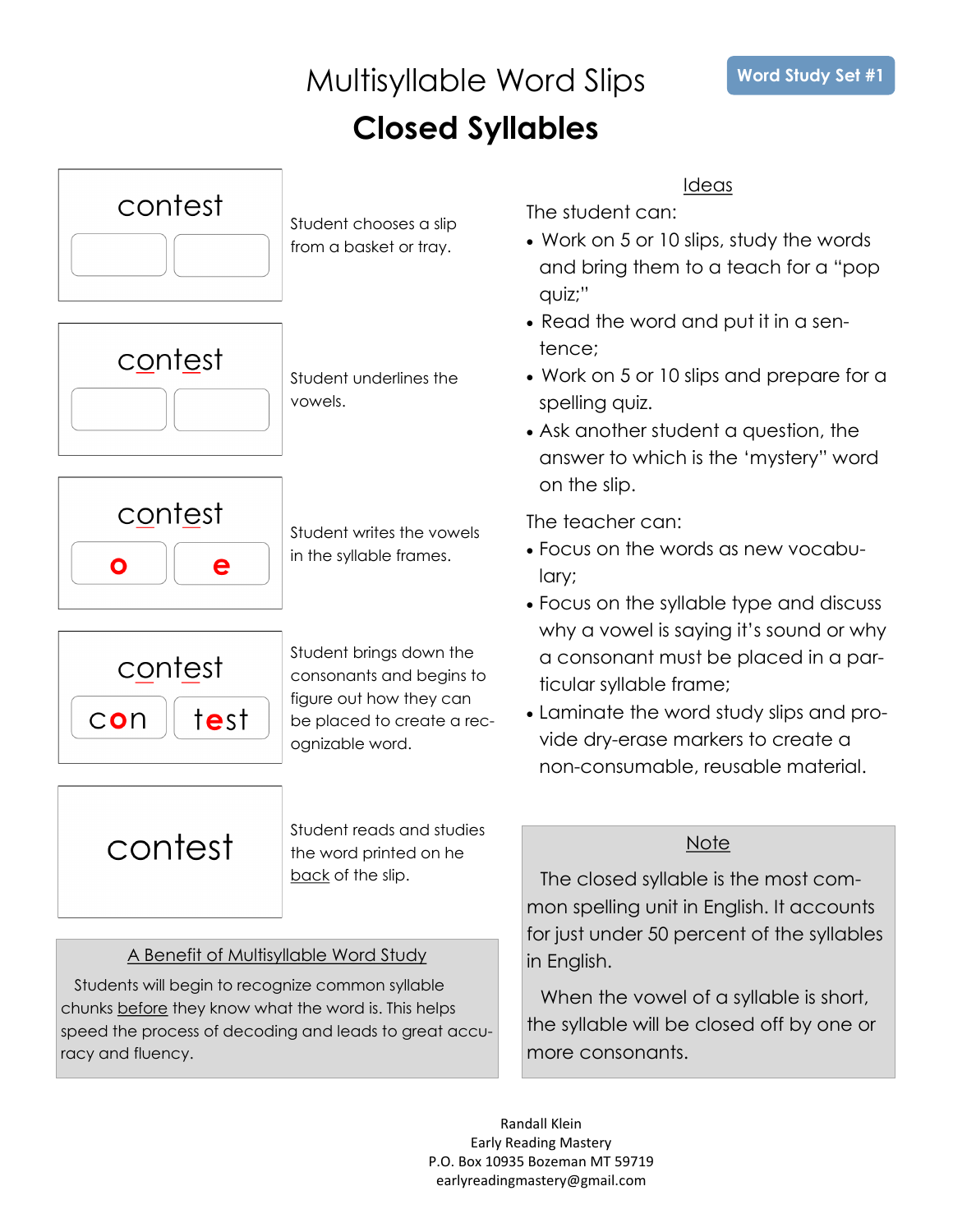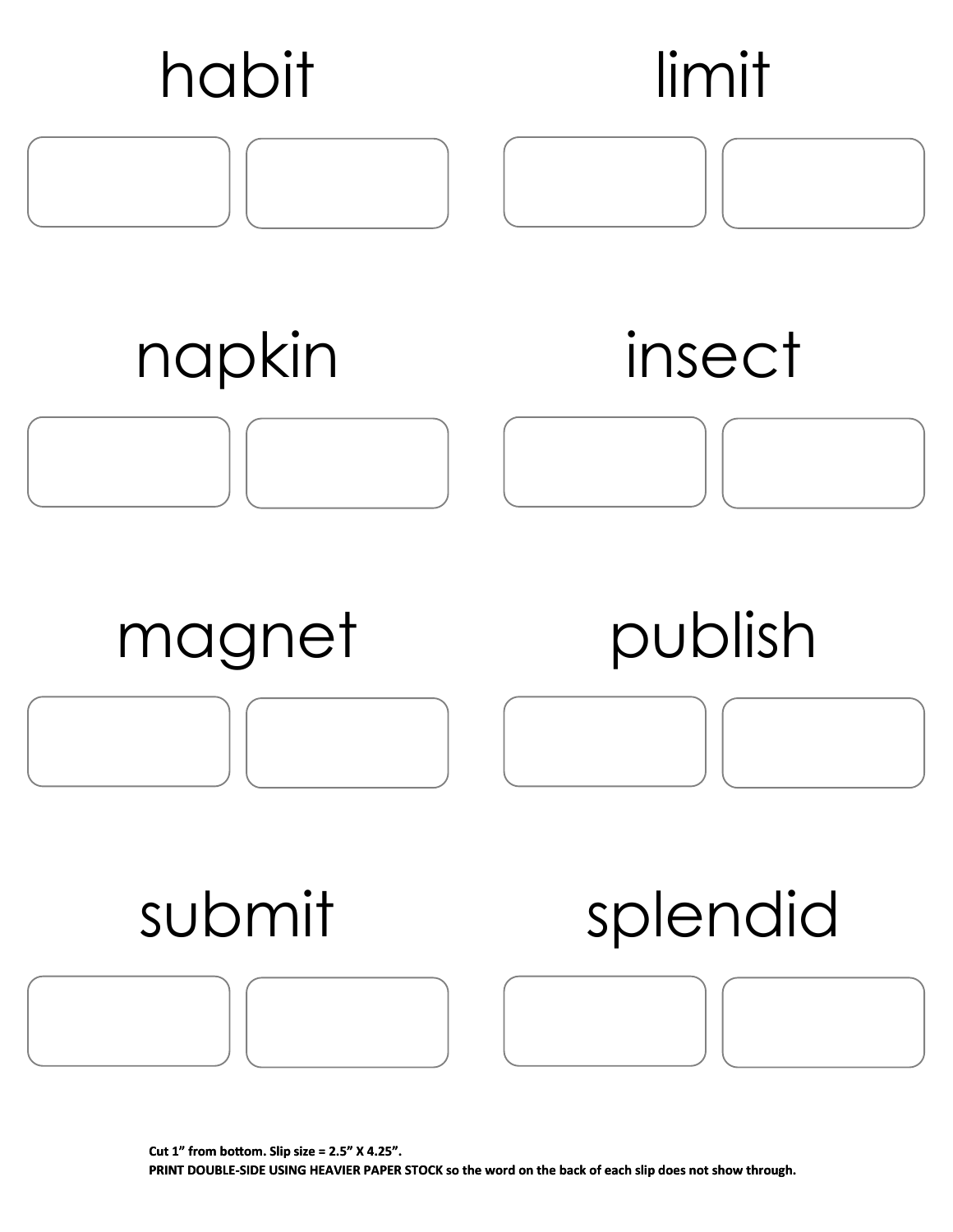# limit habit

### insect napkin

publish magnet

splendid submit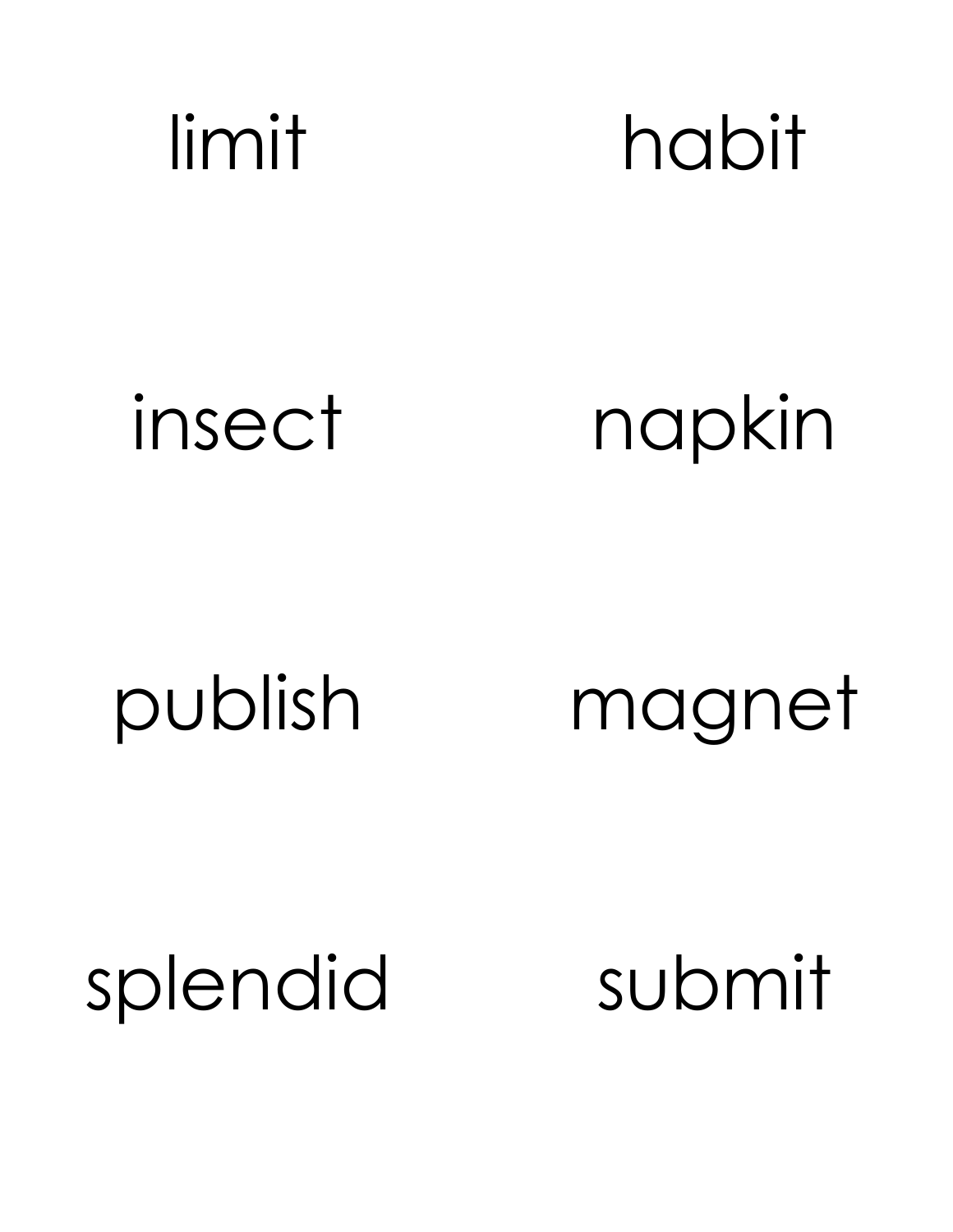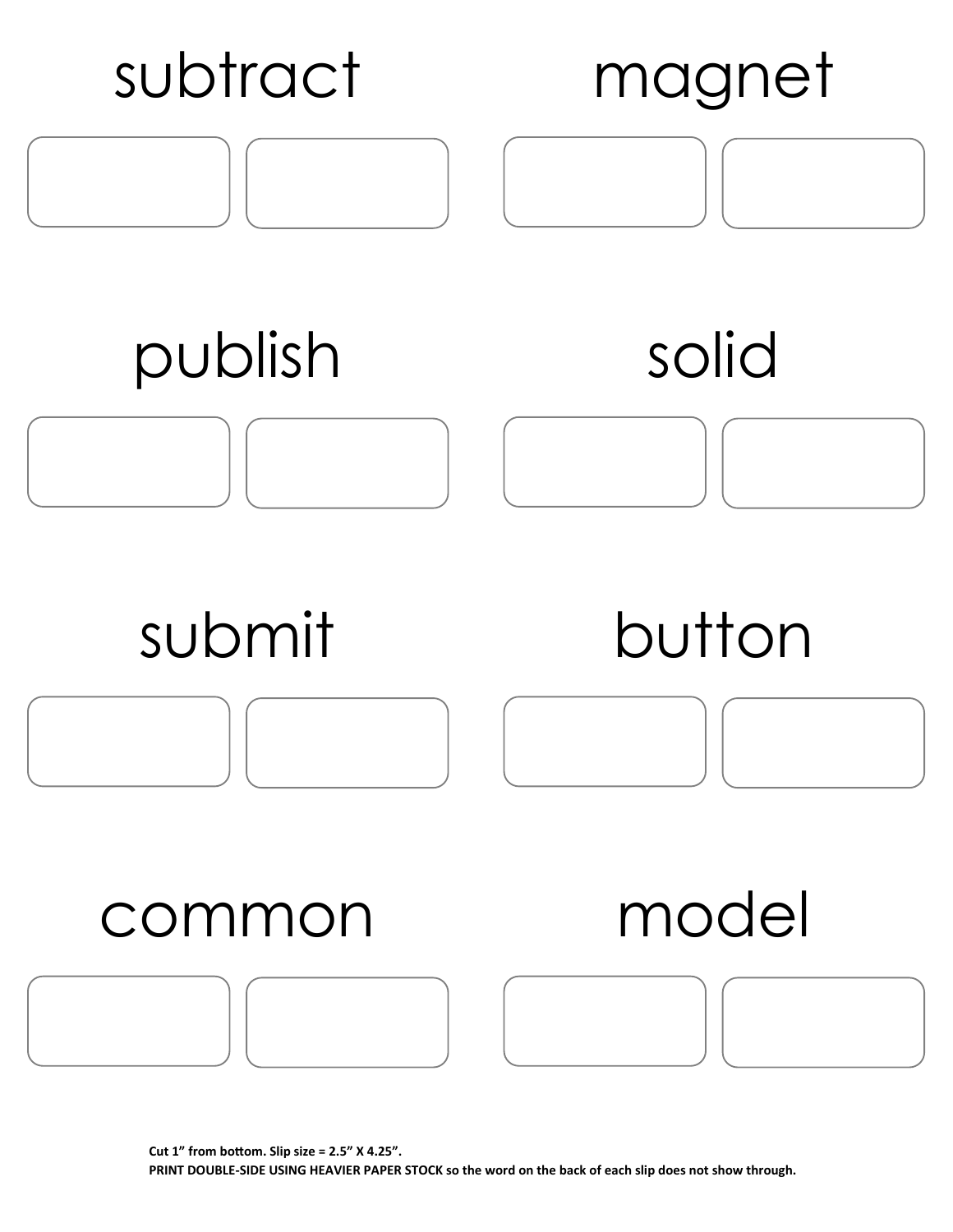

solid publish

button submit

model common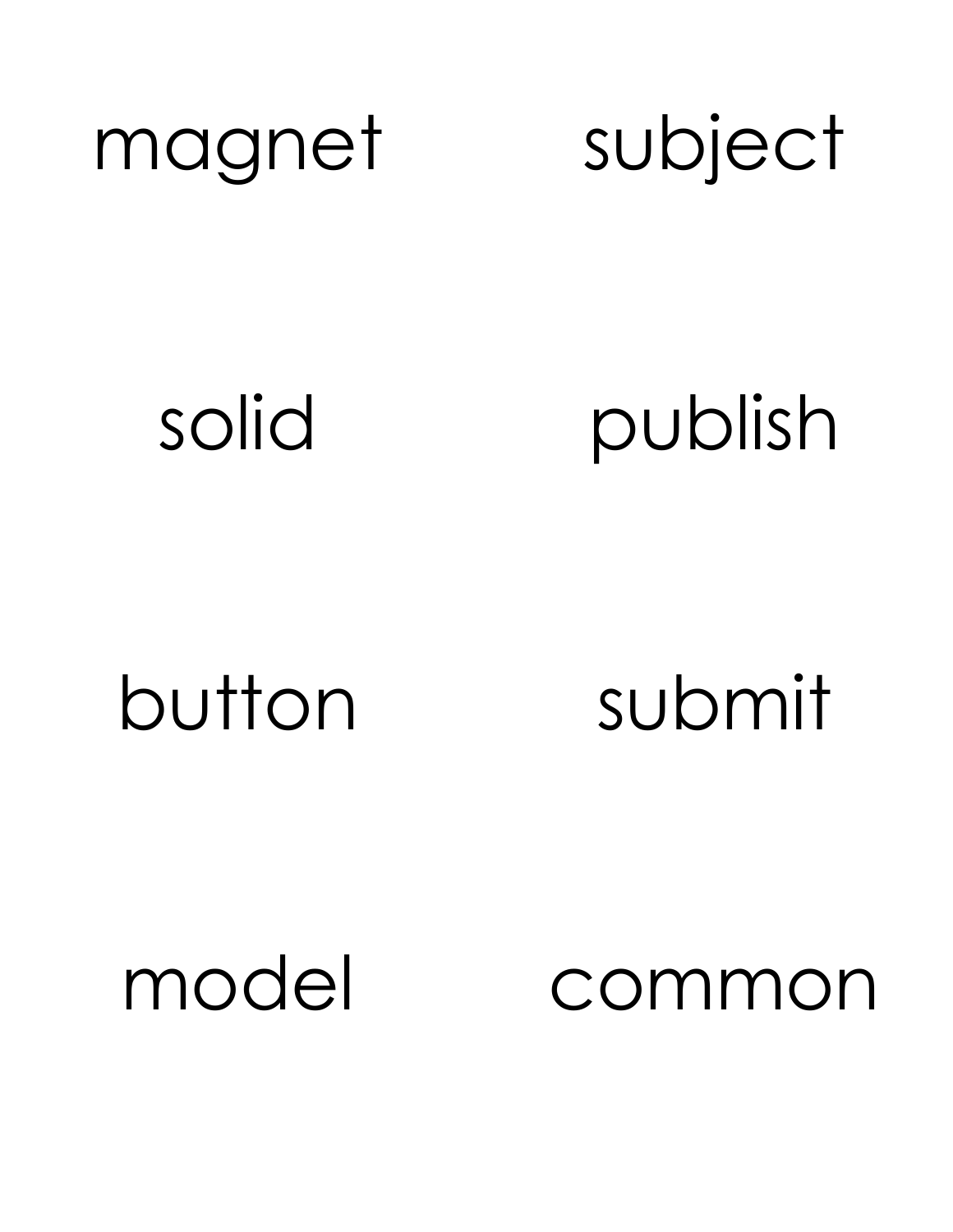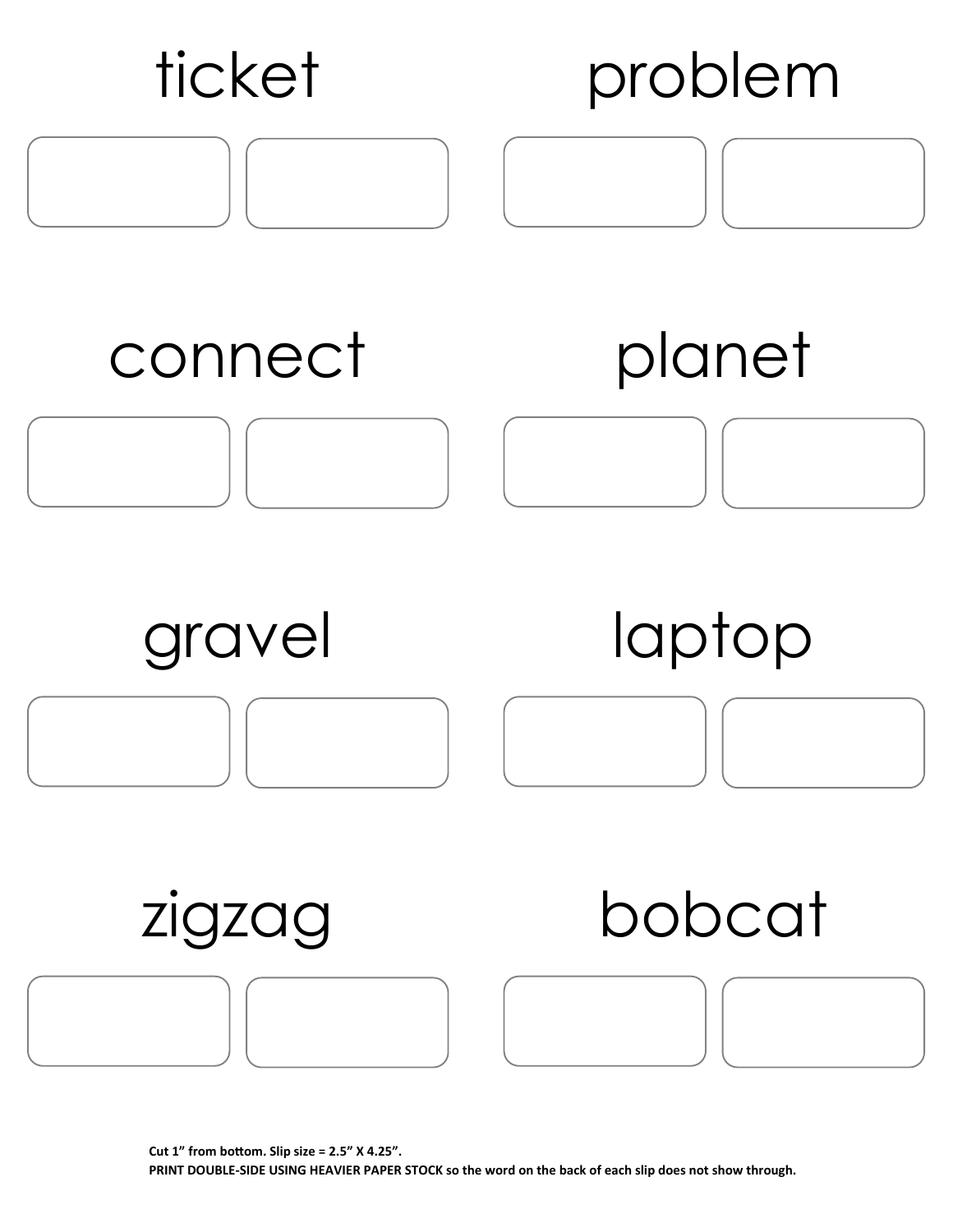

planet connect

laptop gravel

bobcat zigzag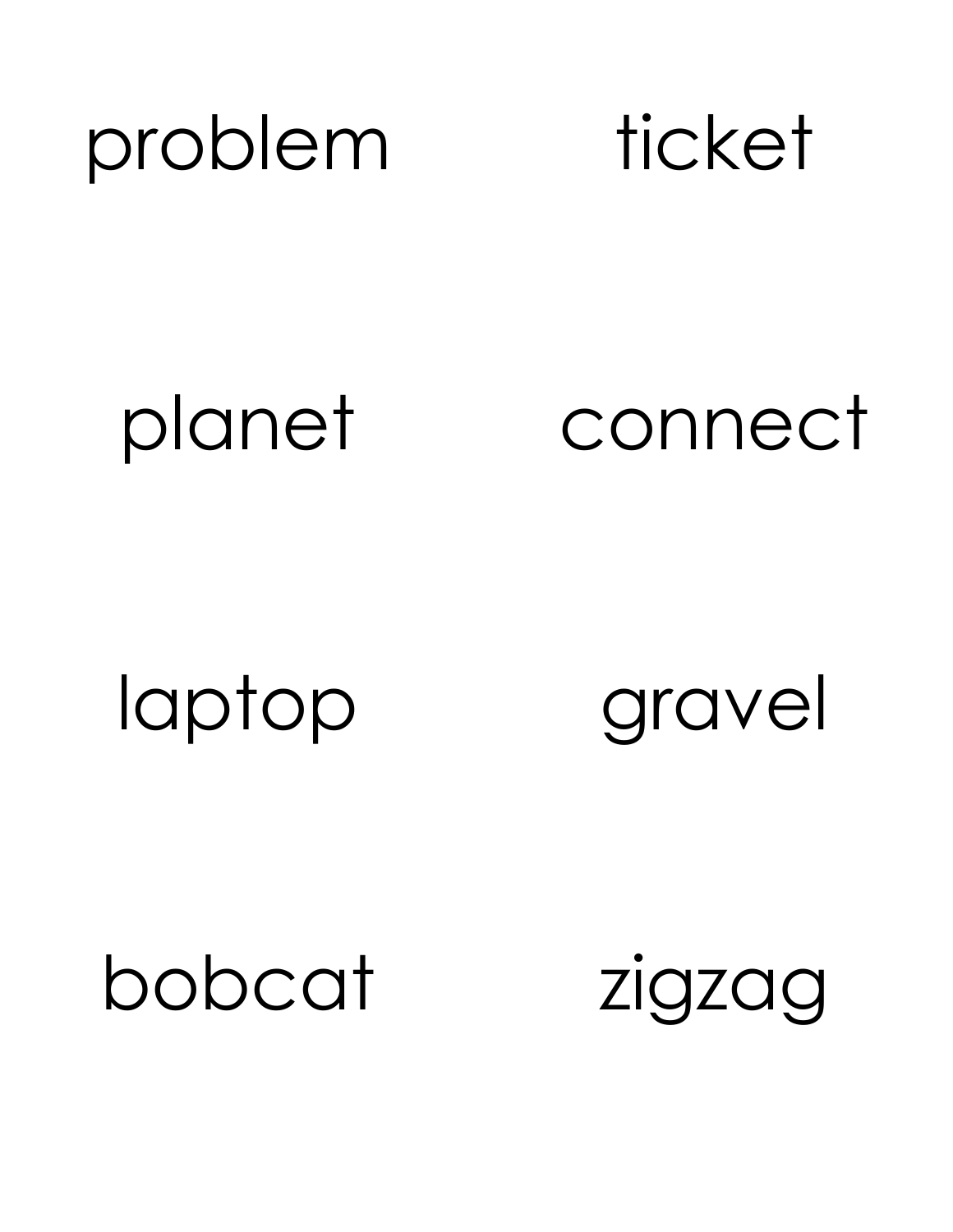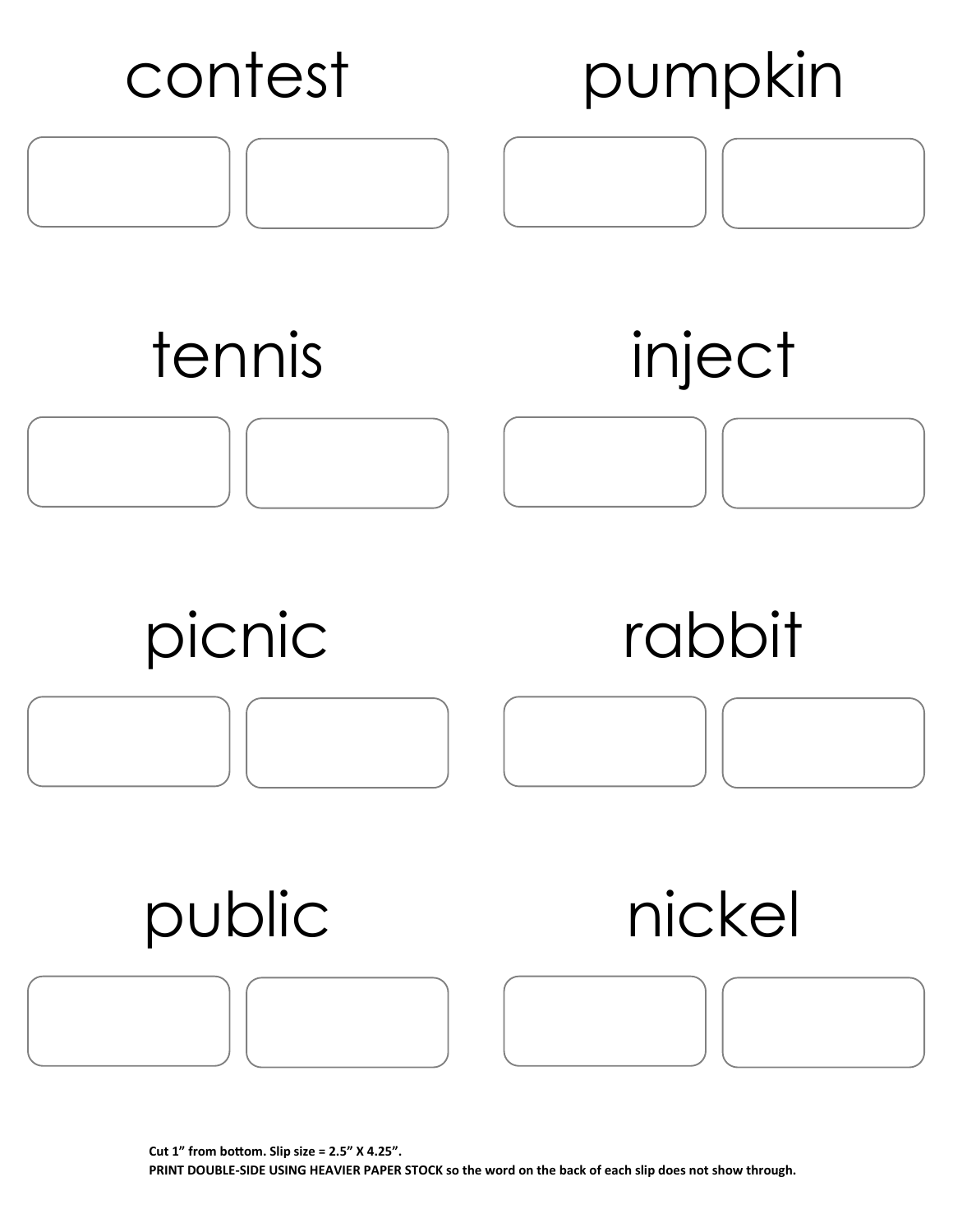# pumpkin contest

inject tennis

rabbit picnic

nickel public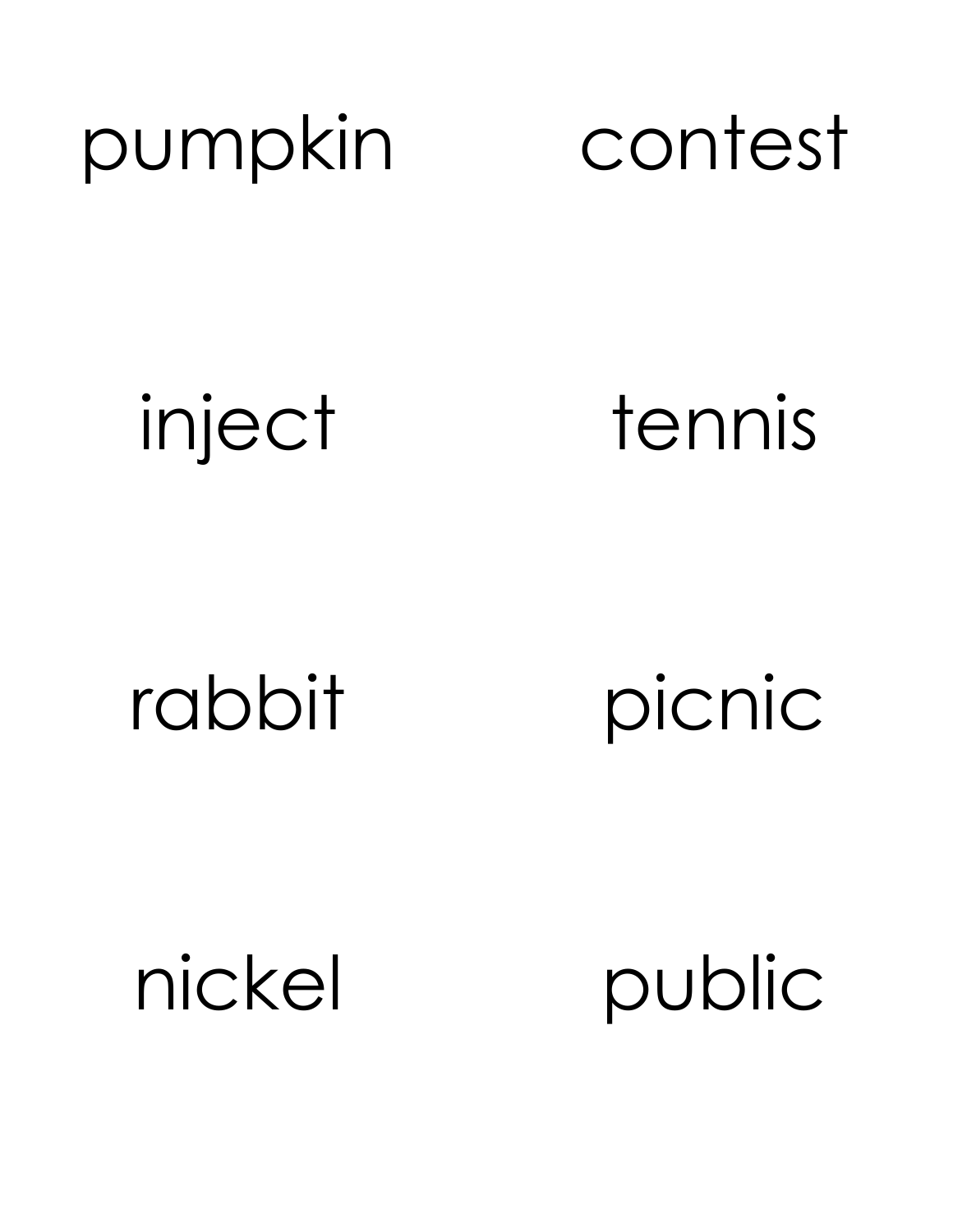![](_page_9_Figure_0.jpeg)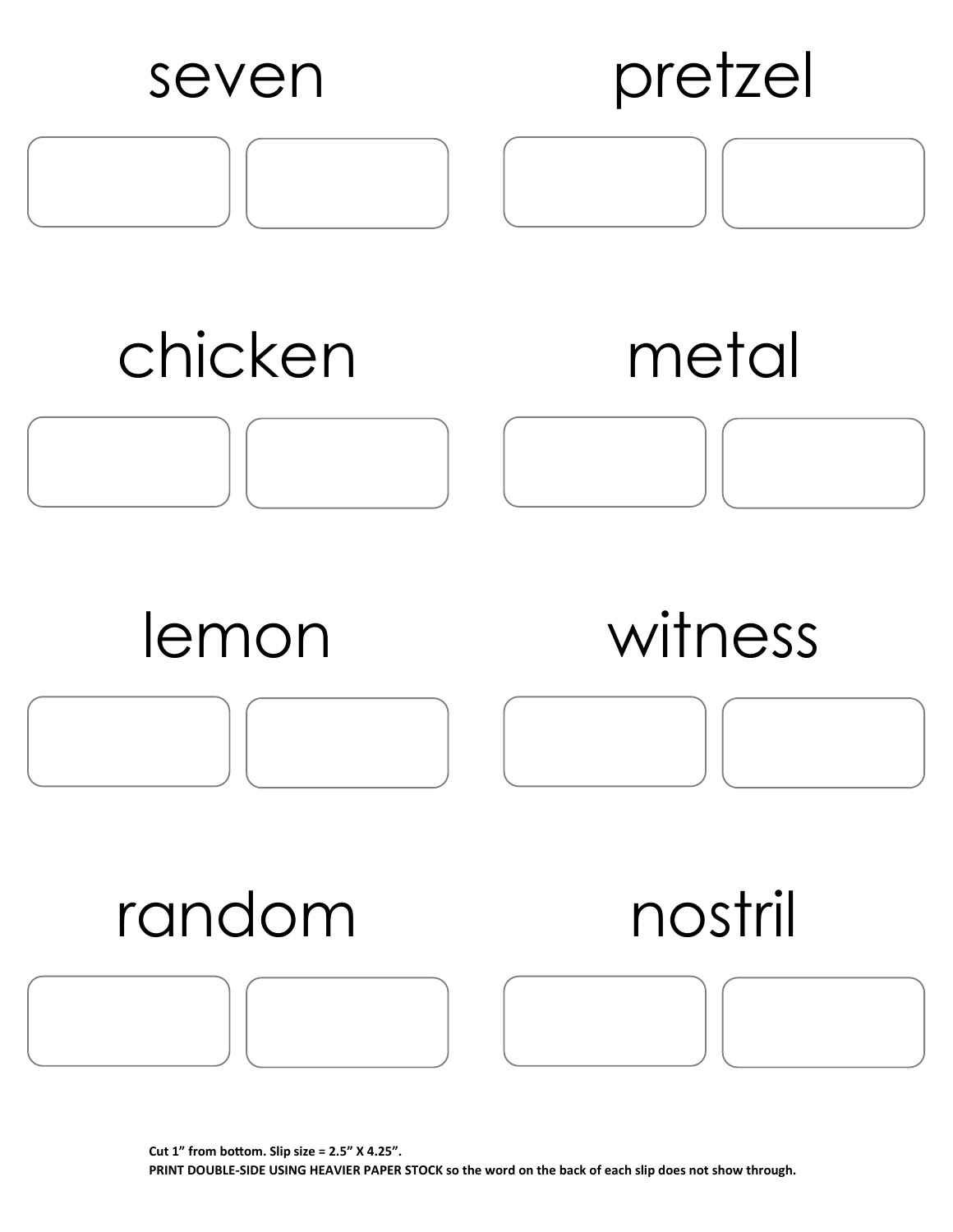![](_page_10_Picture_0.jpeg)

### metal chicken

witness lemon

nostril random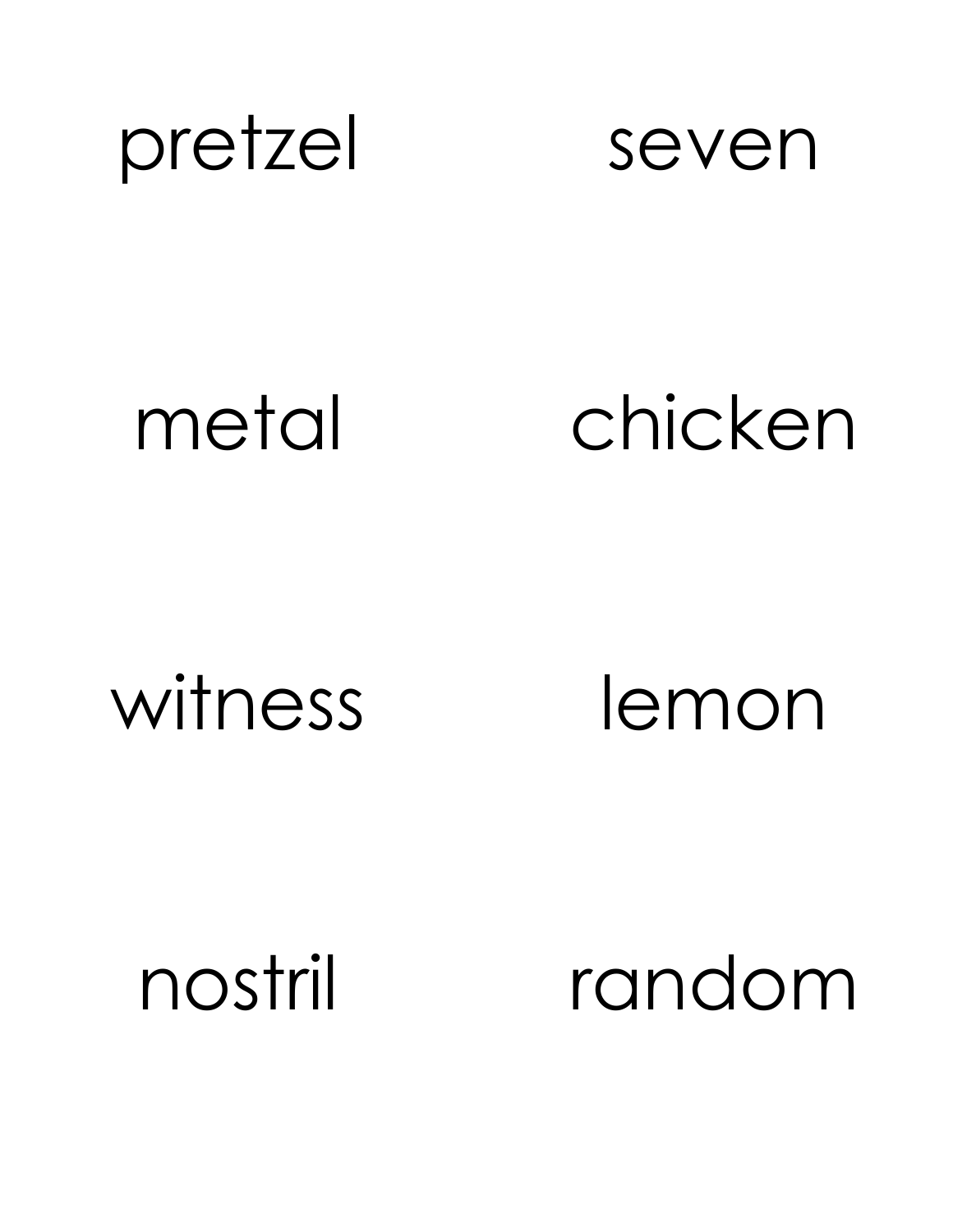![](_page_11_Figure_0.jpeg)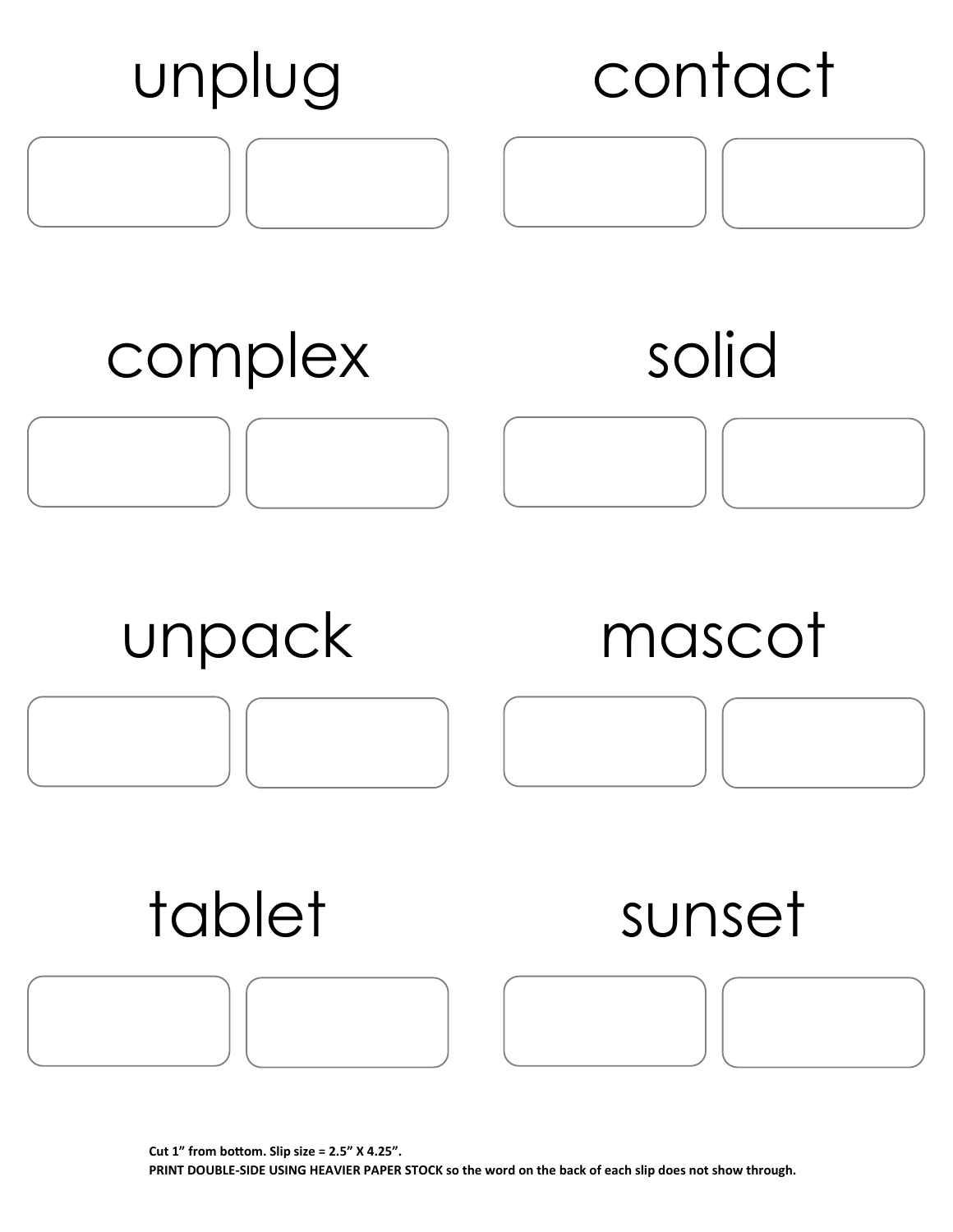## contact unplug

### solid complex

mascot unpack

sunset table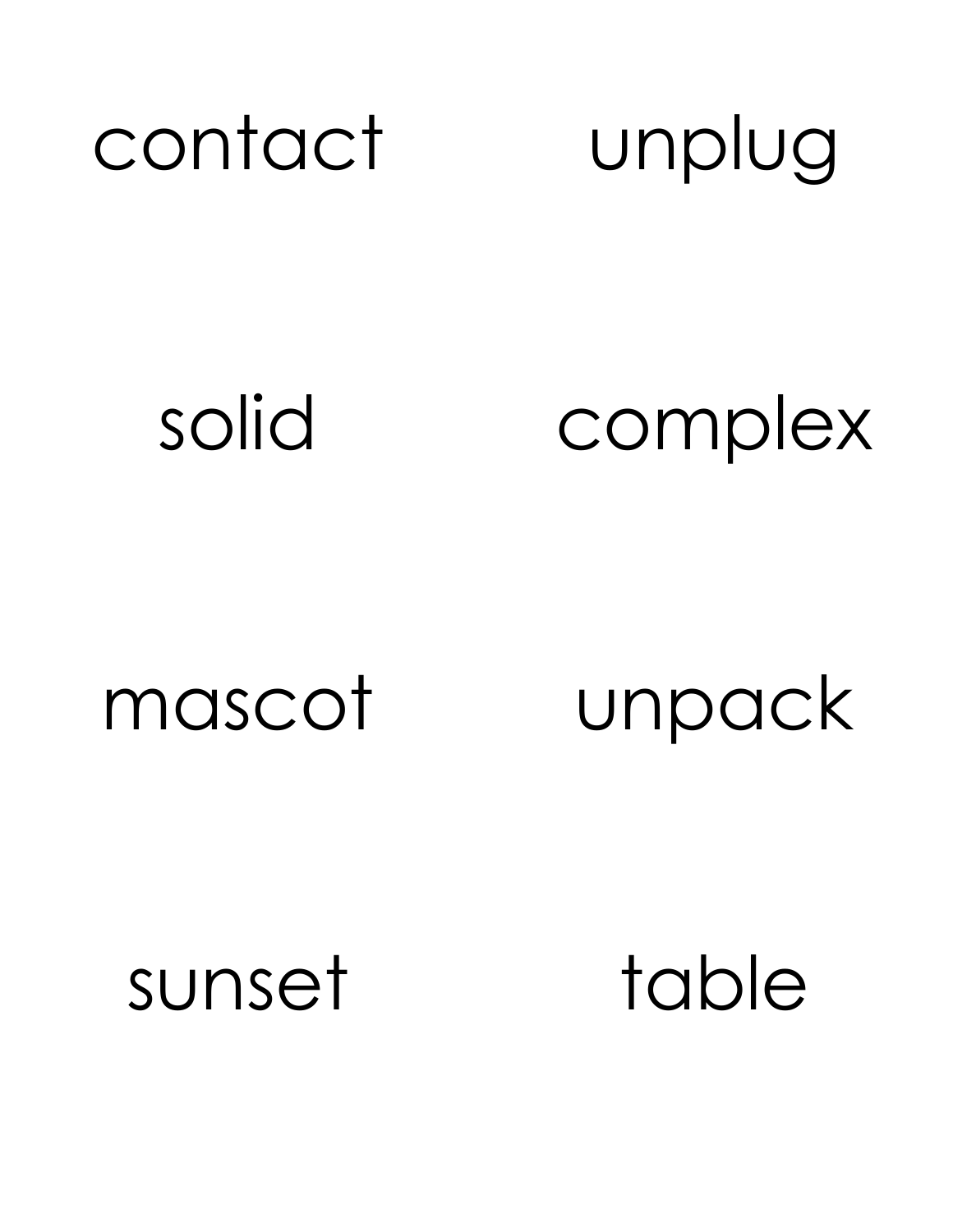![](_page_13_Figure_0.jpeg)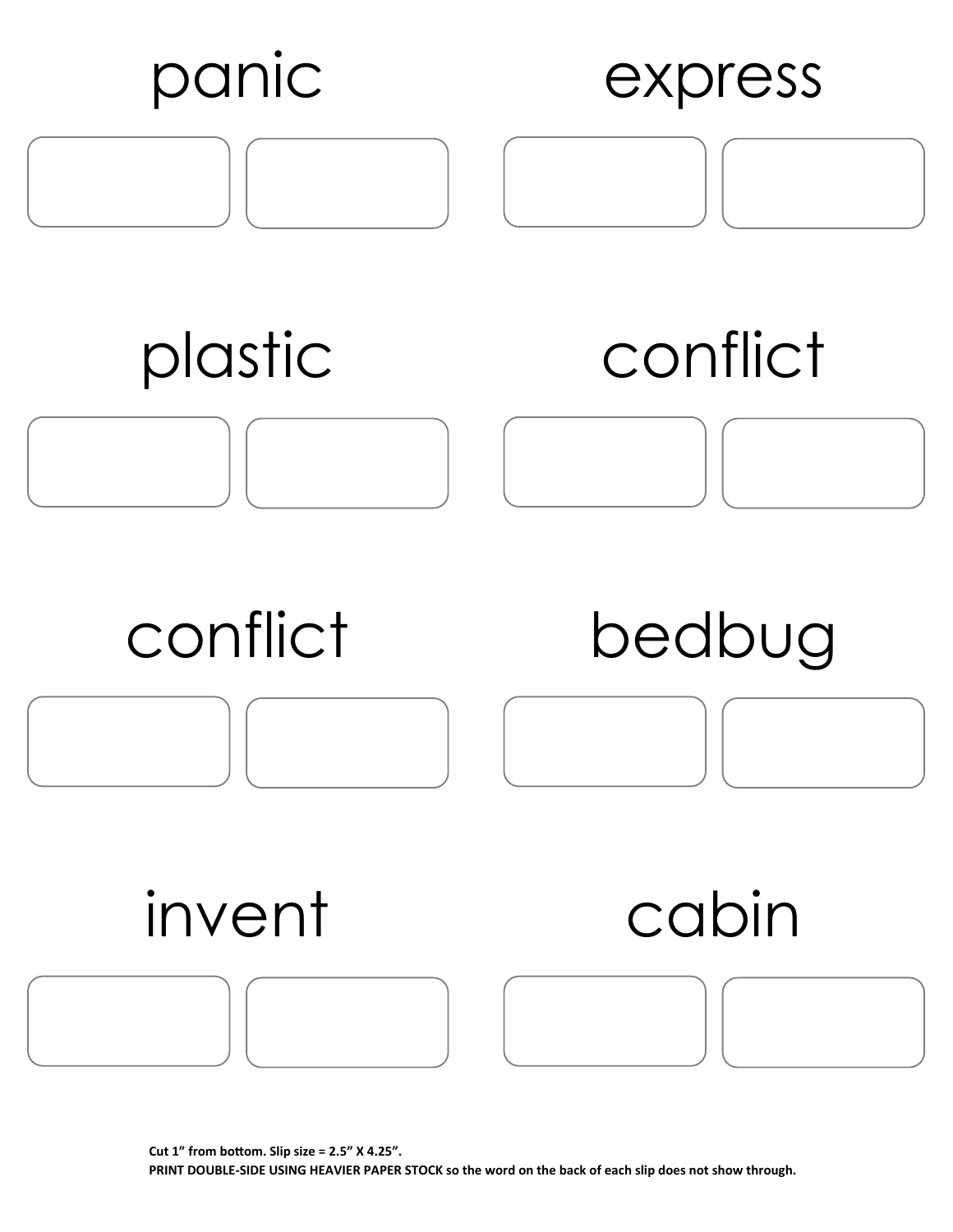![](_page_14_Picture_0.jpeg)

![](_page_14_Picture_1.jpeg)

### conflict plastic

### bedbug conflict

cabin invent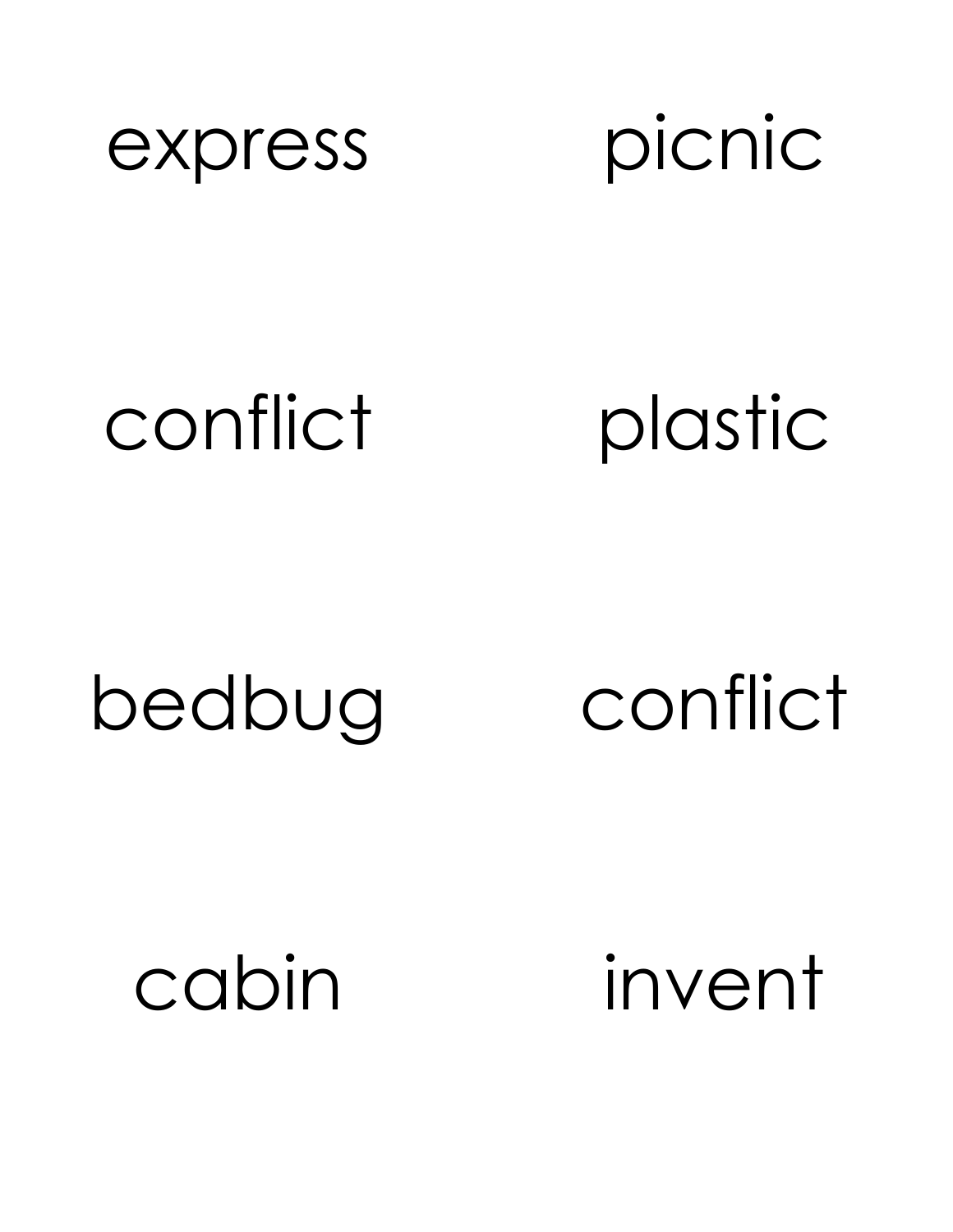![](_page_15_Figure_0.jpeg)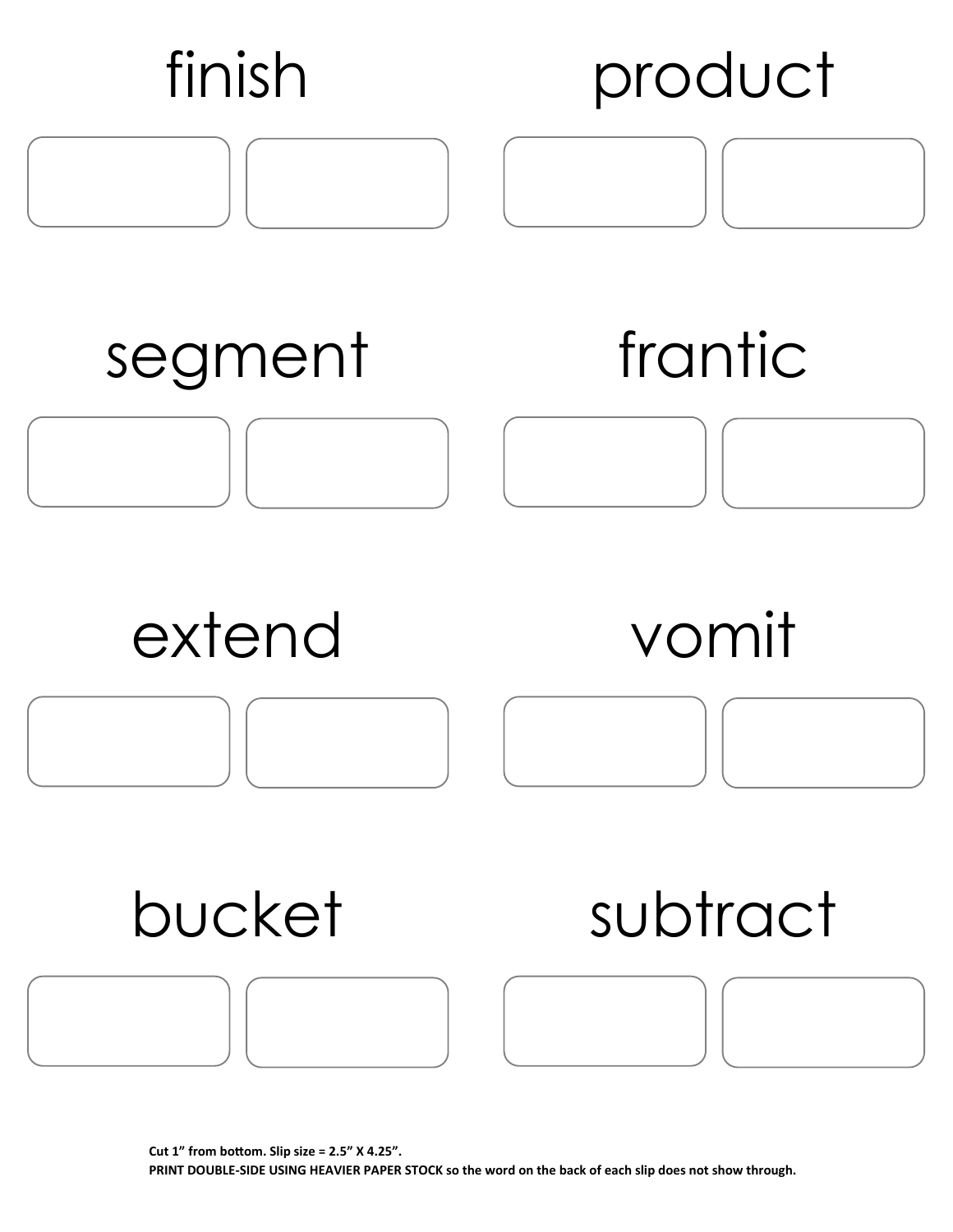![](_page_16_Picture_0.jpeg)

### frantic segment

vomit extend

subtract bucket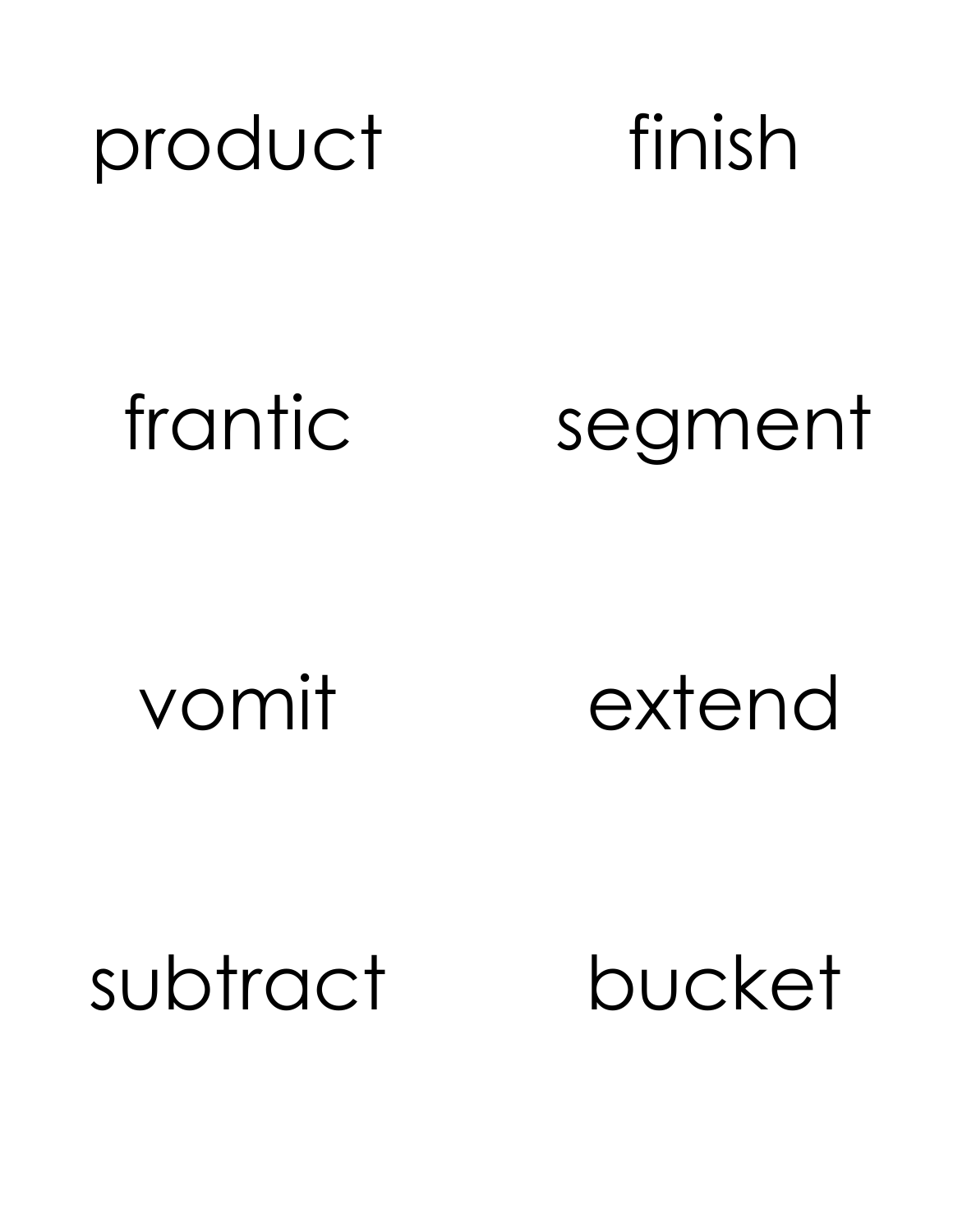![](_page_17_Figure_0.jpeg)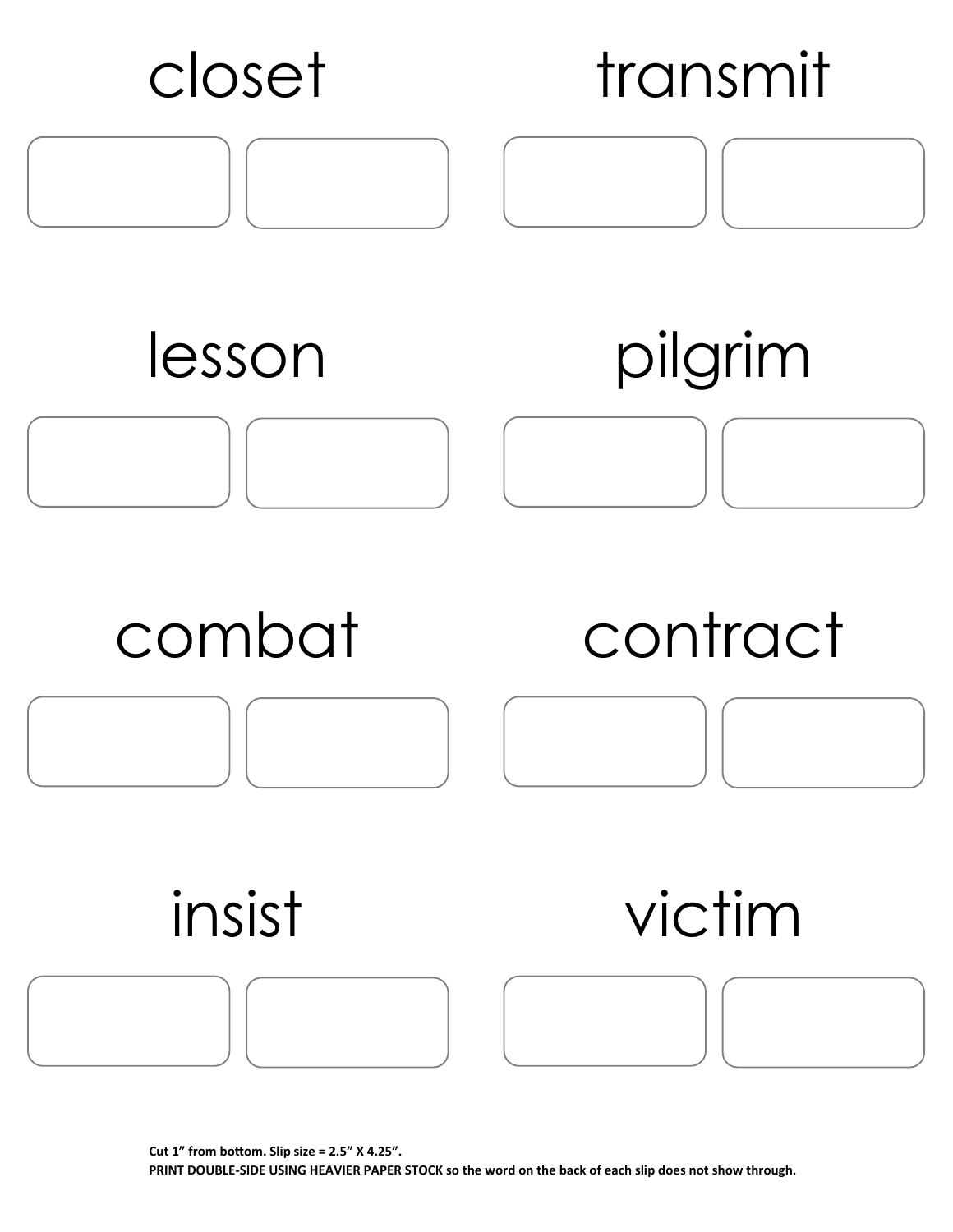![](_page_18_Picture_0.jpeg)

pilgrim lesson

### contract combat

victim insist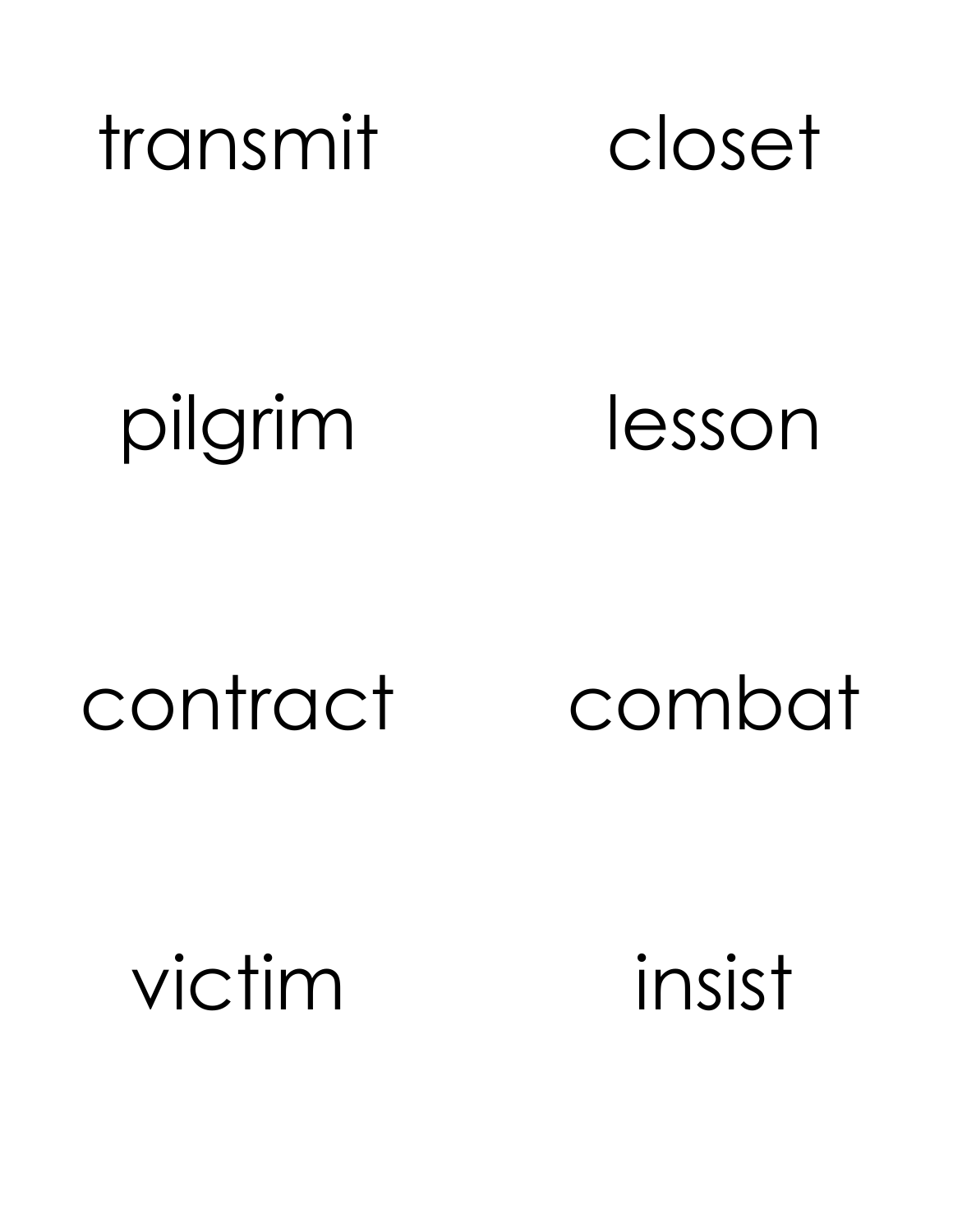![](_page_19_Figure_0.jpeg)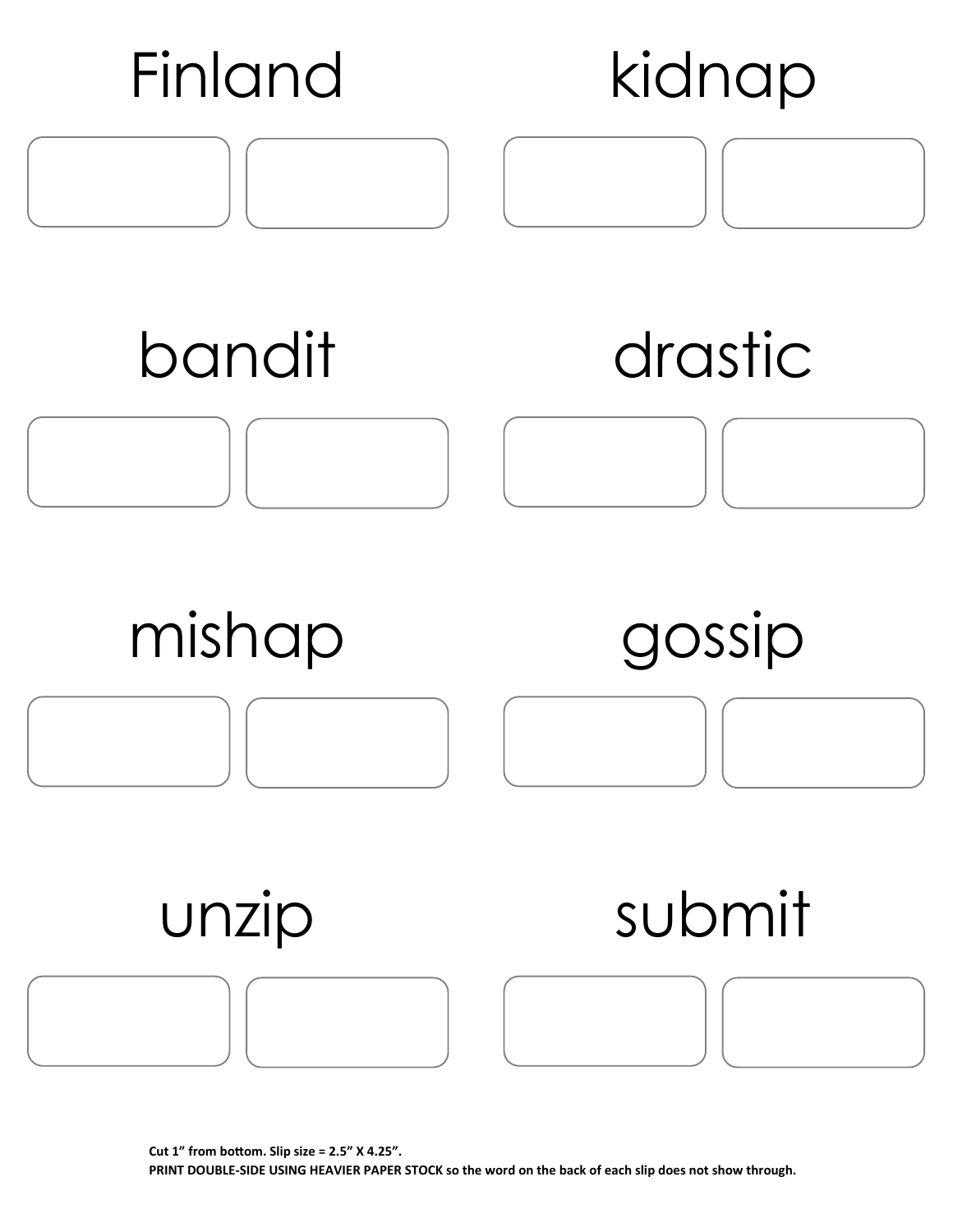![](_page_20_Picture_0.jpeg)

drastic bandit

gossip mishap

submit unzip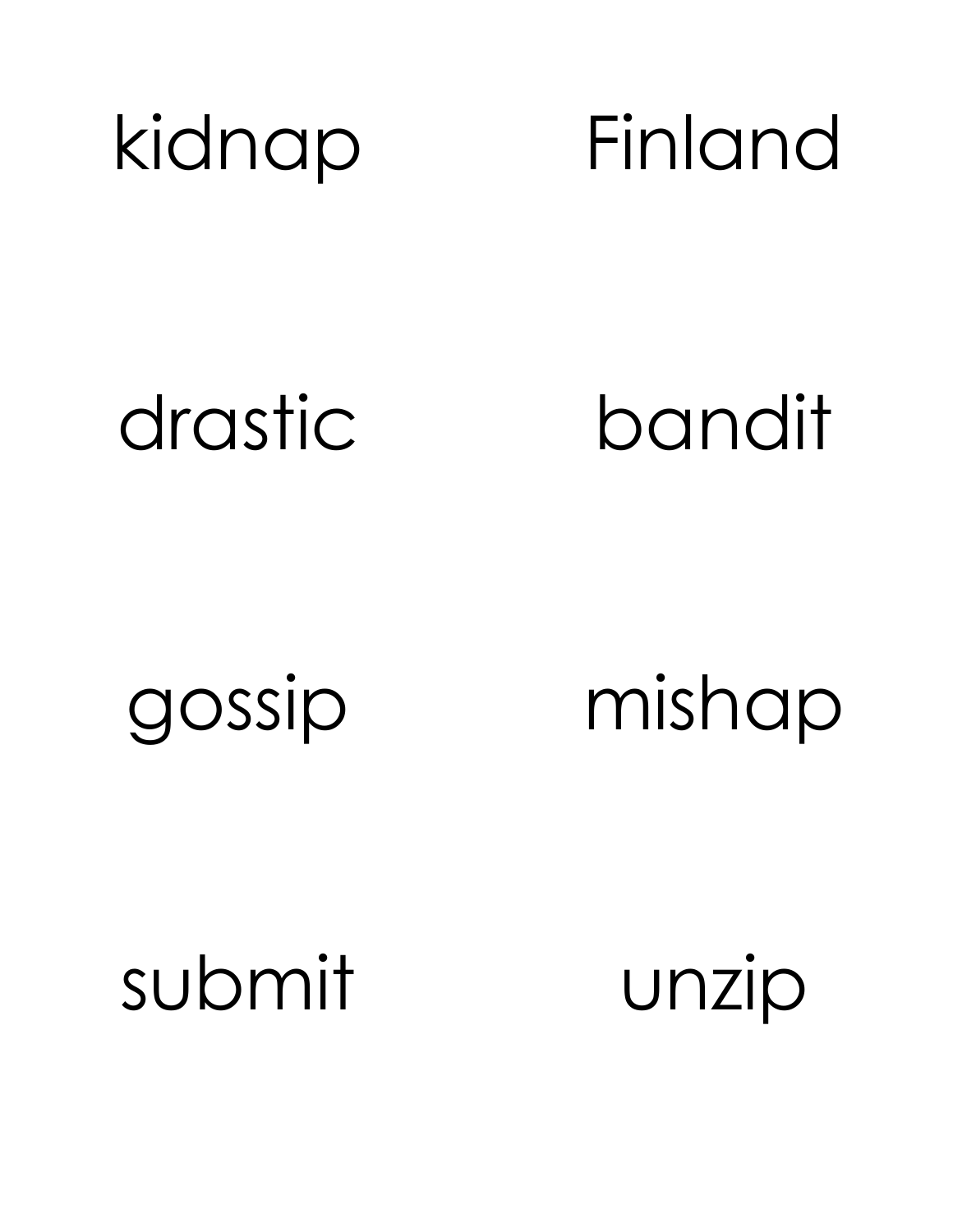![](_page_21_Figure_0.jpeg)